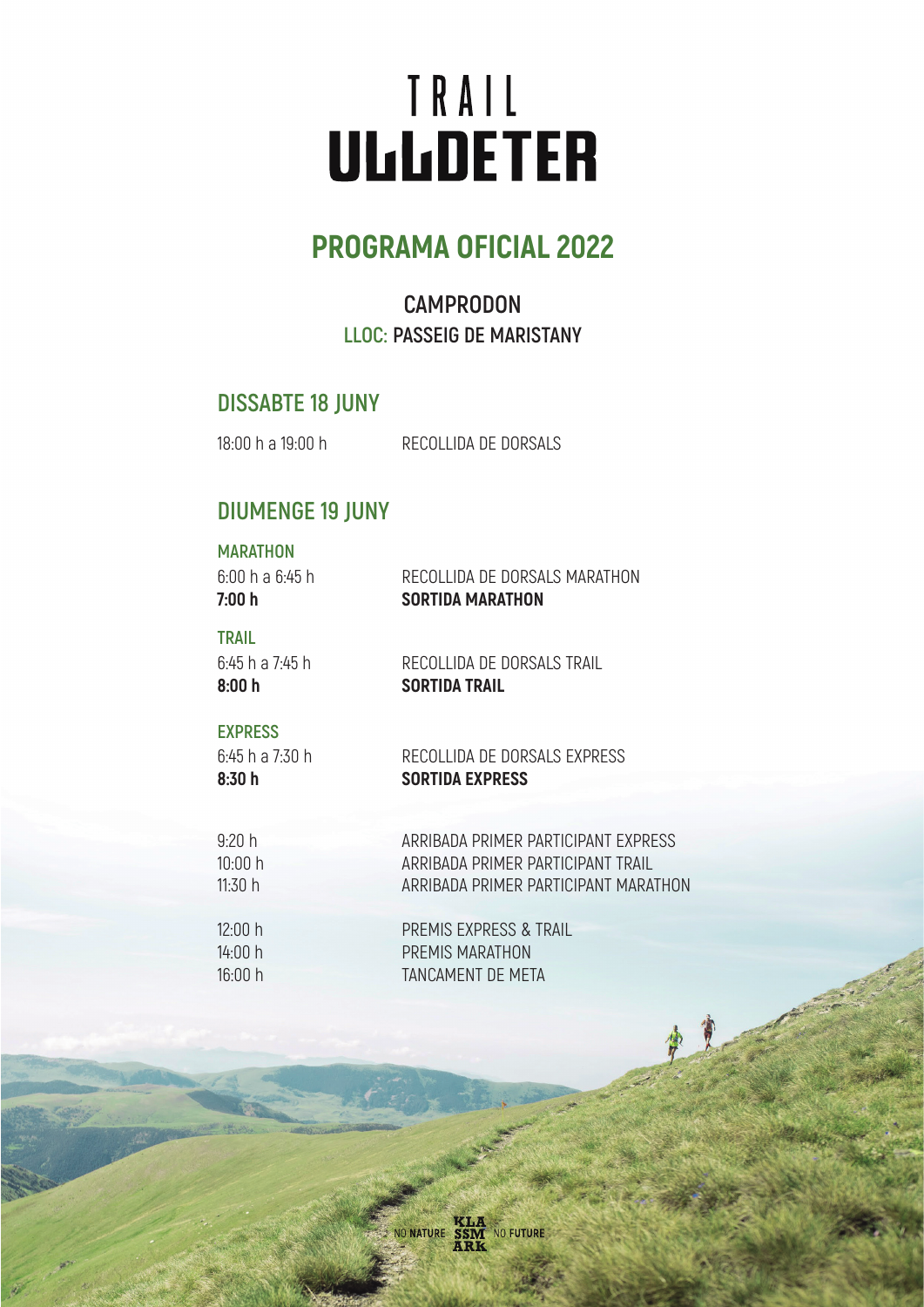# TRAIL **ULLLDETER**

## **PROGRAMA OFICIAL 2022**

## **CAMPRODON LUGAR: PASSEIG DE MARISTANY**

## **SÁBADO 18 JUNIO**

18:00 h a 19:00 h

RECOGIDA DE DORSALES

## **DOMINGO 19 JUNIO**

#### **MARATHON**

| 7:00 h          | <b>SALIDA MARATHON</b>        |
|-----------------|-------------------------------|
| 6:00 h a 6:45 h | RECOGIDA DE DORSALES MARATHON |

#### **TRAIL**

6:45 h a 7:45 h **8:00 h**

RECOGIDA DE DORSALES TRAIL **SALIDA TRAIL**

#### **EXPRESS**

6:45 h a 7:30 h **8:30 h**

RECOGIDA DE DORSALES EXPRESS **SALIDA EXPRESS**

| 9:20h   | LLEGADA PRIMER PARTICIPANTE EXPRESS  |
|---------|--------------------------------------|
| 10:00 h | LLEGADA PRIMER PARTICIPANTE TRAIL    |
| 11:30 h | LLEGADA PRIMER PARTICIPANTE MARATHON |
|         |                                      |

| 12:00 h | PREMIOS EXPRESS & TRAIL |
|---------|-------------------------|
| 14:00 h | PREMIOS MARATHON        |
| 16:00 h | CIERRE DE META          |